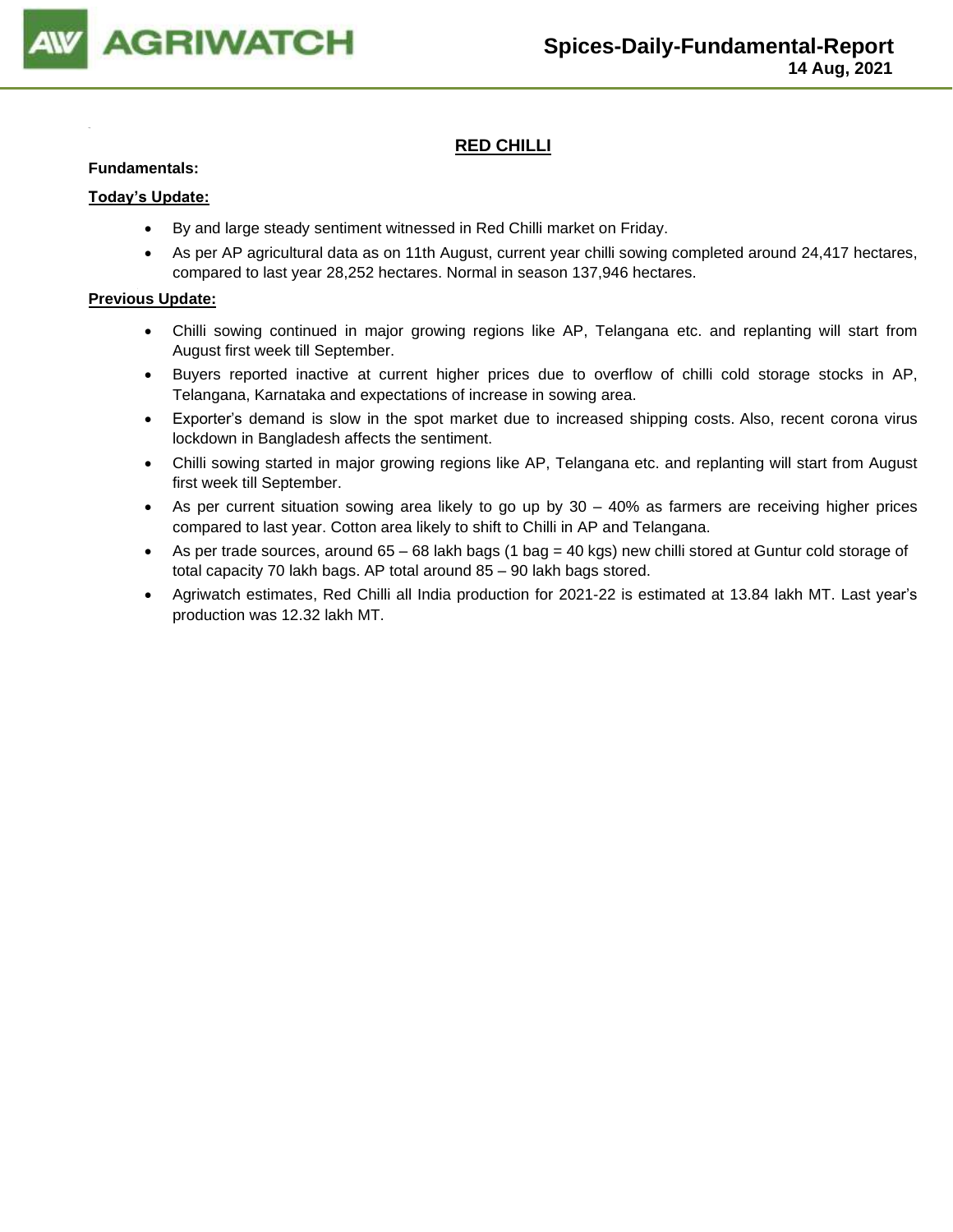

|                       |                            | Red Chilli Spot Market Prices(Loose): (Rs/Qtl) |                         |                  |                                                                                                                                                                                                      |                  |                                                                                                                                                                                                                                                                                                                                                                                 |
|-----------------------|----------------------------|------------------------------------------------|-------------------------|------------------|------------------------------------------------------------------------------------------------------------------------------------------------------------------------------------------------------|------------------|---------------------------------------------------------------------------------------------------------------------------------------------------------------------------------------------------------------------------------------------------------------------------------------------------------------------------------------------------------------------------------|
| <b>State</b>          | <b>Centre</b>              | Grade                                          | $13 -$<br><b>Aug-21</b> | $13$ -Aug-<br>21 | 12-Aug-<br>21                                                                                                                                                                                        | $12$ -Aug-<br>21 |                                                                                                                                                                                                                                                                                                                                                                                 |
|                       |                            |                                                | Low                     | High             | Low                                                                                                                                                                                                  | High             |                                                                                                                                                                                                                                                                                                                                                                                 |
|                       |                            | <b>NCDEX Quality</b>                           | 9500                    | 10500            | 9500                                                                                                                                                                                                 | 10500            | <b>Unch</b>                                                                                                                                                                                                                                                                                                                                                                     |
|                       |                            | <b>LCA 334</b>                                 | 10500                   | 11500            | 10500                                                                                                                                                                                                | 11500            | Change<br><b>Unch</b><br><b>Unch</b><br><b>Unch</b><br><b>Unch</b><br><b>Unch</b><br><b>Unch</b><br><b>Unch</b><br><b>Unch</b><br><b>Unch</b><br><b>Unch</b><br><b>Unch</b><br><b>Unch</b><br><b>Unch</b><br><b>Unch</b><br>$-100$<br>$\blacksquare$<br>$\blacksquare$<br>$\blacksquare$<br>$\blacksquare$<br><b>Unch</b><br>$\blacksquare$<br>$\blacksquare$<br>$\blacksquare$ |
|                       |                            | Teja                                           | 14000                   | 15200            | 14000                                                                                                                                                                                                | 15200            |                                                                                                                                                                                                                                                                                                                                                                                 |
|                       |                            | No. 273                                        | 13000                   | 14000            | 13000                                                                                                                                                                                                | 14000            |                                                                                                                                                                                                                                                                                                                                                                                 |
|                       | <b>Guntur</b>              | No. 5                                          | 13000                   | 14000            | 13000                                                                                                                                                                                                | 14000            |                                                                                                                                                                                                                                                                                                                                                                                 |
| <b>Andhra Pradesh</b> | <b>Benchmark</b><br>market | Fatki                                          | 6000                    | 9000             | 6000                                                                                                                                                                                                 | 9000             |                                                                                                                                                                                                                                                                                                                                                                                 |
|                       |                            | Byadgi                                         | 15000                   | 16000            | 15000                                                                                                                                                                                                | 16000            |                                                                                                                                                                                                                                                                                                                                                                                 |
|                       |                            | <b>US 341</b>                                  | 13000                   | 14500            | 13000                                                                                                                                                                                                | 14500            |                                                                                                                                                                                                                                                                                                                                                                                 |
|                       |                            | Denvor Delux                                   | 13500                   | 14000            | 13500                                                                                                                                                                                                | 14000            |                                                                                                                                                                                                                                                                                                                                                                                 |
|                       |                            | Indam <sub>5</sub>                             | 13000                   | 14000            | 13000                                                                                                                                                                                                | 14000            |                                                                                                                                                                                                                                                                                                                                                                                 |
|                       |                            | Teja                                           | 12800                   | 15000            | 12800                                                                                                                                                                                                | 15000            |                                                                                                                                                                                                                                                                                                                                                                                 |
|                       |                            | Wonder Hot                                     | 13600                   | 15100            | 13600                                                                                                                                                                                                | 15100            |                                                                                                                                                                                                                                                                                                                                                                                 |
| Telangana             |                            | 341                                            | 13100                   | 14600            | 13100                                                                                                                                                                                                | 14600            |                                                                                                                                                                                                                                                                                                                                                                                 |
|                       | Warangal                   | Denvor Delux                                   | 12600                   | 14100            | 12600                                                                                                                                                                                                | 14100            |                                                                                                                                                                                                                                                                                                                                                                                 |
|                       |                            | Paprika                                        | <b>NA</b>               | <b>NA</b>        | <b>NA</b>                                                                                                                                                                                            | <b>NA</b>        |                                                                                                                                                                                                                                                                                                                                                                                 |
|                       |                            | Fatki                                          | 6100                    | 8600             | 6100                                                                                                                                                                                                 | 8600             |                                                                                                                                                                                                                                                                                                                                                                                 |
|                       |                            | Teja (Cold storage)                            | 13000                   | 15300            | 13000                                                                                                                                                                                                | 15400            |                                                                                                                                                                                                                                                                                                                                                                                 |
|                       | Khammam                    | Teja (Non cold storage)                        | <b>NA</b>               | <b>NA</b>        | <b>NA</b>                                                                                                                                                                                            | <b>NA</b>        |                                                                                                                                                                                                                                                                                                                                                                                 |
|                       |                            | No. 12                                         | Closed                  | Closed           | <b>NA</b>                                                                                                                                                                                            | <b>NA</b>        |                                                                                                                                                                                                                                                                                                                                                                                 |
|                       |                            | <b>Indu 2070</b>                               | Closed                  | Closed           | 14000                                                                                                                                                                                                | 15200            |                                                                                                                                                                                                                                                                                                                                                                                 |
| <b>Madhya Pradesh</b> | <b>Bedia</b>               | Fatki                                          | Closed                  | Closed           | 7500                                                                                                                                                                                                 | 9000             |                                                                                                                                                                                                                                                                                                                                                                                 |
|                       |                            | Jhankar                                        | Closed                  | Closed           | 10000                                                                                                                                                                                                | 12500            |                                                                                                                                                                                                                                                                                                                                                                                 |
|                       |                            | Ganesh                                         | Closed                  | Closed           | <b>NA</b>                                                                                                                                                                                            | <b>NA</b>        |                                                                                                                                                                                                                                                                                                                                                                                 |
|                       |                            | Teja(Khamam)                                   | 17500                   | 17500            | 17500                                                                                                                                                                                                | 17500            |                                                                                                                                                                                                                                                                                                                                                                                 |
|                       |                            | M.P. MacoTeja                                  | <b>NA</b>               | <b>NA</b>        | <b>NA</b>                                                                                                                                                                                            | <b>NA</b>        |                                                                                                                                                                                                                                                                                                                                                                                 |
| Delhi                 | <b>New Delhi</b>           | Pala 12                                        | <b>NA</b>               | <b>NA</b>        | <b>NA</b>                                                                                                                                                                                            | <b>NA</b>        |                                                                                                                                                                                                                                                                                                                                                                                 |
|                       |                            | <b>LCA 334</b>                                 | <b>NA</b>               | <b>NA</b>        | <b>NA</b>                                                                                                                                                                                            | <b>NA</b>        |                                                                                                                                                                                                                                                                                                                                                                                 |
|                       |                            | Fatki                                          | <b>NA</b>               | <b>NA</b>        | <b>NA</b><br><b>NA</b><br><b>NA</b><br><b>NA</b><br><b>NA</b><br><b>NA</b><br><b>NA</b><br><b>NA</b><br><b>NA</b><br><b>NA</b><br><b>NA</b><br><b>NA</b><br>22000<br>23000<br><b>NA</b><br><b>NA</b> |                  |                                                                                                                                                                                                                                                                                                                                                                                 |
|                       |                            | Packing                                        | <b>NA</b>               | <b>NA</b>        |                                                                                                                                                                                                      |                  |                                                                                                                                                                                                                                                                                                                                                                                 |
|                       |                            | Dabbi                                          | <b>NA</b>               | <b>NA</b>        |                                                                                                                                                                                                      |                  |                                                                                                                                                                                                                                                                                                                                                                                 |
|                       |                            | Guntur                                         | <b>NA</b>               | <b>NA</b>        |                                                                                                                                                                                                      |                  |                                                                                                                                                                                                                                                                                                                                                                                 |
|                       |                            | Kaddi                                          | <b>NA</b>               | <b>NA</b>        |                                                                                                                                                                                                      |                  |                                                                                                                                                                                                                                                                                                                                                                                 |
|                       |                            | Dabbi Dlx Local                                | <b>NA</b>               | <b>NA</b>        |                                                                                                                                                                                                      |                  |                                                                                                                                                                                                                                                                                                                                                                                 |
|                       |                            | Dabbi Medium Best (Local)                      | <b>NA</b>               | <b>NA</b>        |                                                                                                                                                                                                      |                  |                                                                                                                                                                                                                                                                                                                                                                                 |
| Karnataka             | <b>Byadgi</b>              | Dabbi Best (Bellary)                           | <b>NA</b>               | <b>NA</b>        |                                                                                                                                                                                                      |                  |                                                                                                                                                                                                                                                                                                                                                                                 |
|                       |                            | <b>KDL Deluxe (Local)</b>                      | <b>NA</b>               | <b>NA</b>        | 11000                                                                                                                                                                                                | 13000            |                                                                                                                                                                                                                                                                                                                                                                                 |
|                       |                            | <b>KDL Deluxe (Bellary)</b>                    | <b>NA</b>               | <b>NA</b>        | <b>NA</b>                                                                                                                                                                                            | <b>NA</b>        |                                                                                                                                                                                                                                                                                                                                                                                 |
|                       |                            | <b>KDL Best(Local)</b>                         | NA.                     | <b>NA</b>        | 15000                                                                                                                                                                                                | 18000            |                                                                                                                                                                                                                                                                                                                                                                                 |
|                       |                            | <b>KDL Best(Bellary)</b>                       | <b>NA</b>               | <b>NA</b>        | <b>NA</b>                                                                                                                                                                                            | <b>NA</b>        | $\blacksquare$                                                                                                                                                                                                                                                                                                                                                                  |
|                       |                            | <b>KDL Medium</b>                              | <b>NA</b>               | <b>NA</b>        | 4000                                                                                                                                                                                                 | 6500             | $\blacksquare$                                                                                                                                                                                                                                                                                                                                                                  |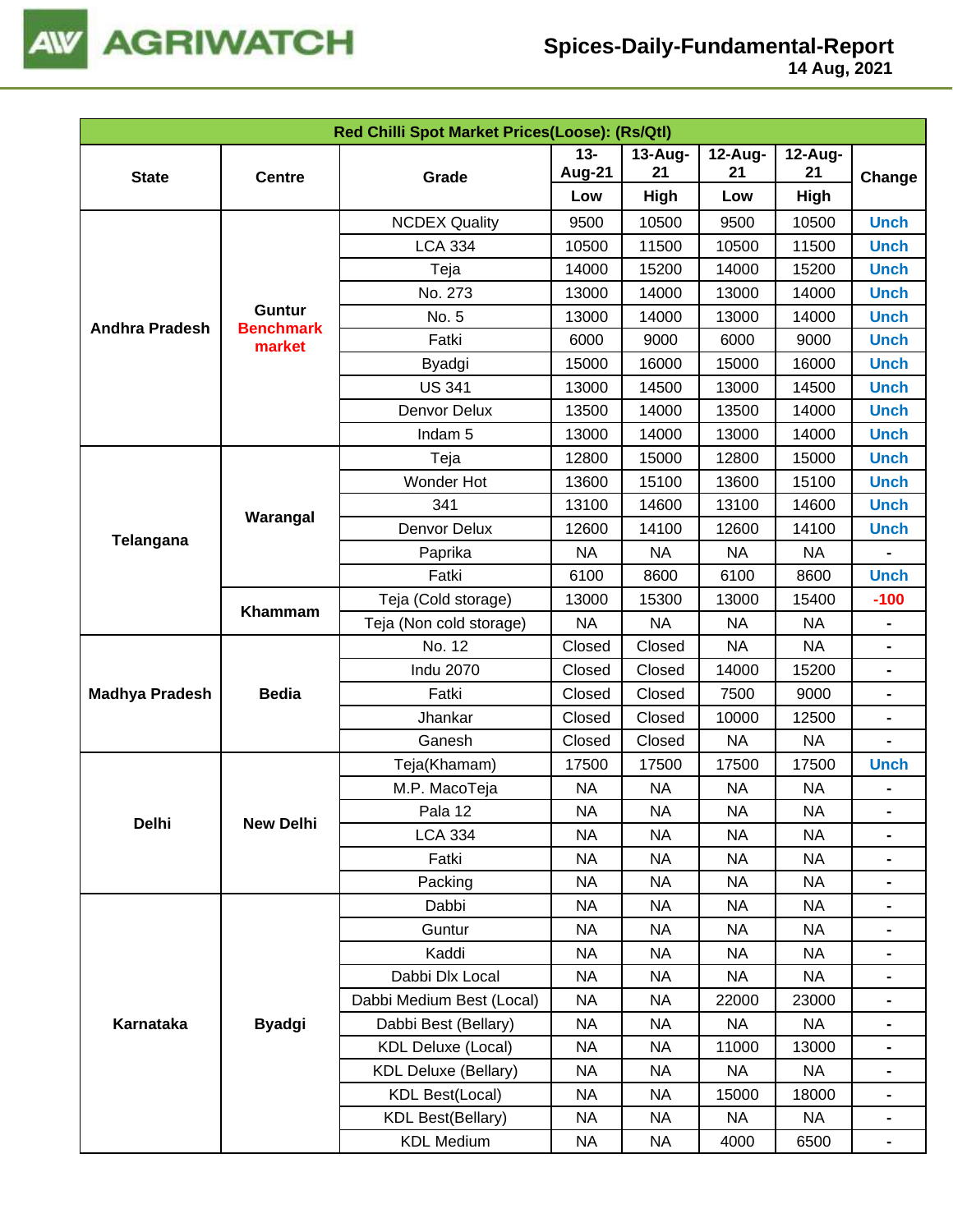

|                                                                  |               | Denvor Deluxe                 | NA  | NA        | NA        | <b>NA</b> |             |  |  |
|------------------------------------------------------------------|---------------|-------------------------------|-----|-----------|-----------|-----------|-------------|--|--|
|                                                                  |               | 2043                          | NA  | NA        | 18000     | 20000     |             |  |  |
|                                                                  |               | 5531                          | NA. | NA.       | NA.       | <b>NA</b> |             |  |  |
|                                                                  |               | C <sub>5</sub>                | NA. | NA.       | NA.       | <b>NA</b> |             |  |  |
|                                                                  |               | <b>KDL Fatki</b>              | NA  | NA        | NA.       | <b>NA</b> |             |  |  |
|                                                                  |               | Seed Fatki                    | NA. | NA        | 4000      | 6500      |             |  |  |
| Arrivals & Off-take in bags (1 bag = 45 Kg), (1 bag = $38Kgs$ )* |               |                               |     |           |           |           |             |  |  |
|                                                                  |               |                               |     |           |           |           |             |  |  |
| <b>State</b>                                                     | <b>Centre</b> | <b>Parameter</b>              |     | 13-Aug-21 | 12-Aug-21 |           | Change      |  |  |
|                                                                  |               | Arrivals                      |     | 50000     |           | 50000     | <b>Unch</b> |  |  |
| Andhra Pradesh                                                   | Guntur        | Off-take                      |     | 30000     |           | 30000     | <b>Unch</b> |  |  |
|                                                                  | Warangal      | Arrivals                      |     | 4000      |           | 7000      | $-3000$     |  |  |
| Telangana                                                        |               | Arrivals (Cold storage) *     |     | 3000      |           | 4000      | $-1000$     |  |  |
|                                                                  | Khammam       | Arrivals (Non cold storage) * |     | NA        |           | NA        |             |  |  |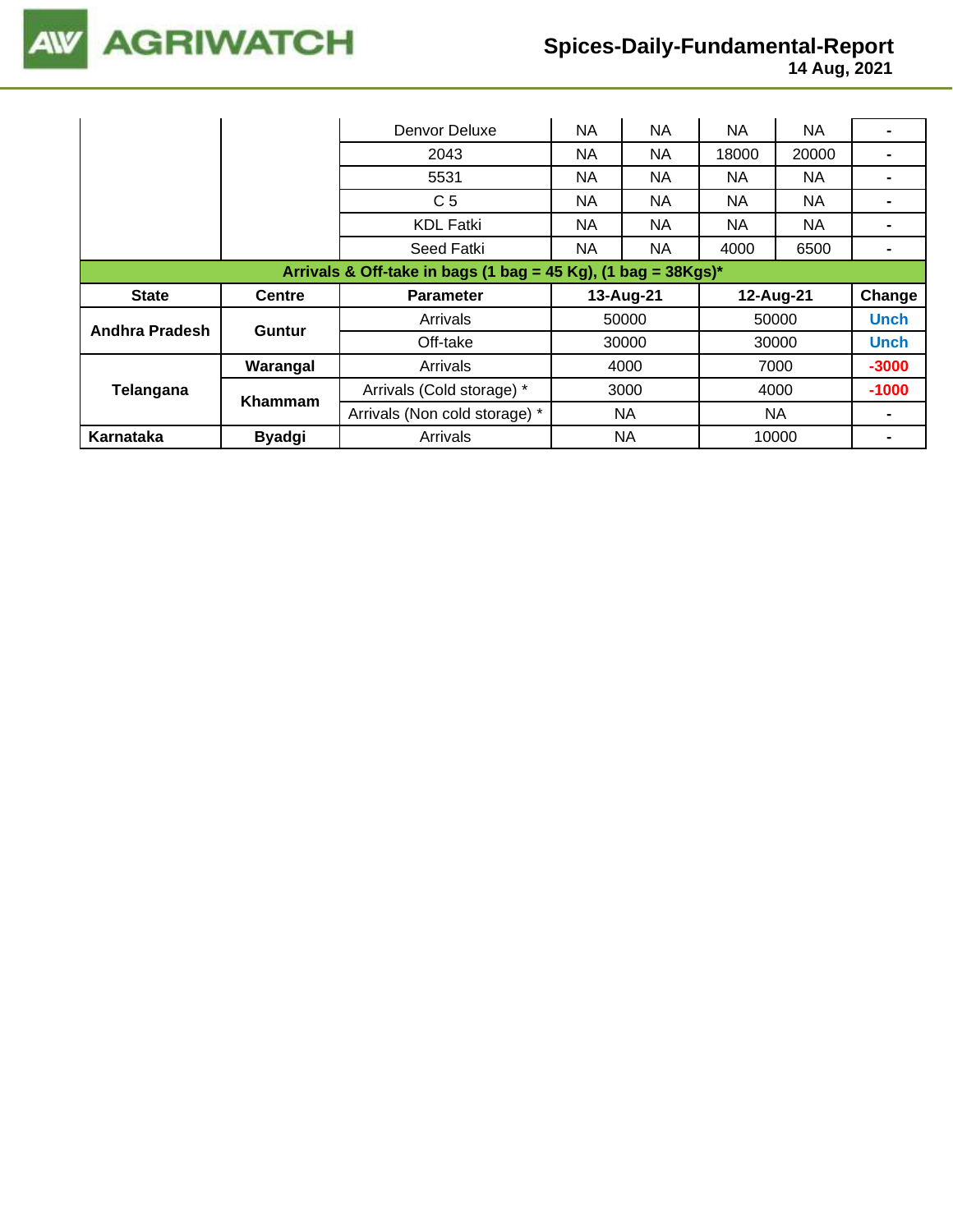

## **TURMERIC**

#### **Fundamentals: Today's Update:**

- Firm sentiment witnessed in the Turmeric spot market on Friday.
- As per AP agricultural data as on 11th Aug, current year Turmeric sowing completed around 9,763 hectares, compared to last year 10,346 hectares. Normal in season 19,551 hectares.

- In Maharashtra Sangli and Karnataka Belgaum district, Turmeric standing crop submerged due to recent flood. Around 20 to 25% area affected till now.
- *Festive demand likely to start from mid-August onwards may support prices from lower levels.*
- For the 2021-22 marketing period, Agriwatch expected 0.62 lakh MT ending stocks (with increasing exports and domestic consumption), which is lower than 0.98 lakh MT from last year, likely to support prices from the current level.

| <b>Turmeric Spot Market Prices (Loose): (Rs/Qtl)</b> |                         |                                 |           |           |                                                                                                                                                                                                                                                           |  |  |  |  |
|------------------------------------------------------|-------------------------|---------------------------------|-----------|-----------|-----------------------------------------------------------------------------------------------------------------------------------------------------------------------------------------------------------------------------------------------------------|--|--|--|--|
| <b>State</b>                                         | <b>Centre</b>           | Grade                           | 13-Aug-21 | 12-Aug-21 | Change                                                                                                                                                                                                                                                    |  |  |  |  |
|                                                      |                         | Nizam quality                   | 7500      | 7300      | 200                                                                                                                                                                                                                                                       |  |  |  |  |
|                                                      | <b>Nizamabad</b>        | Double polish finger            | 8200      | 8000      |                                                                                                                                                                                                                                                           |  |  |  |  |
| Telangana                                            | <b>Benchmark market</b> | Gattah (unpolished)             | 6700      | 6500      |                                                                                                                                                                                                                                                           |  |  |  |  |
|                                                      |                         | Gattah (double polished)        | 7400      | 7200      |                                                                                                                                                                                                                                                           |  |  |  |  |
|                                                      | Warangal                | Finger                          | 5900      | 5900      | 200<br>200<br>200<br><b>Unch</b><br><b>Unch</b><br>$\blacksquare$<br>$\blacksquare$<br>$\blacksquare$<br>$\blacksquare$<br>$\blacksquare$<br>$\blacksquare$<br>۰<br>$\blacksquare$<br>400<br>400<br>400<br>400<br>400<br>400<br>600<br>400<br><b>Unch</b> |  |  |  |  |
|                                                      |                         | Round                           | 5500      | 5500      |                                                                                                                                                                                                                                                           |  |  |  |  |
|                                                      |                         | Finger                          | Closed    | 7000      |                                                                                                                                                                                                                                                           |  |  |  |  |
|                                                      | <b>Erode</b>            | Gattah                          | Closed    | 6500      |                                                                                                                                                                                                                                                           |  |  |  |  |
|                                                      |                         | Sellem                          | Closed    | 7400      |                                                                                                                                                                                                                                                           |  |  |  |  |
| <b>Tamil Nadu</b>                                    | Coimbatore              | <b>Bulb</b>                     | <b>NA</b> | <b>NA</b> |                                                                                                                                                                                                                                                           |  |  |  |  |
|                                                      |                         | Finger                          | <b>NA</b> | <b>NA</b> |                                                                                                                                                                                                                                                           |  |  |  |  |
|                                                      | <b>Salem</b>            | <b>Bulb</b>                     | <b>NA</b> | <b>NA</b> |                                                                                                                                                                                                                                                           |  |  |  |  |
|                                                      |                         | Finger                          | <b>NA</b> | <b>NA</b> |                                                                                                                                                                                                                                                           |  |  |  |  |
|                                                      |                         | <b>Bulb</b>                     | <b>NA</b> | 6100      |                                                                                                                                                                                                                                                           |  |  |  |  |
| <b>Andhra Pradesh</b>                                | <b>Duggirala</b>        | <b>Bilty</b>                    | <b>NA</b> | 6649      |                                                                                                                                                                                                                                                           |  |  |  |  |
|                                                      |                         | Finger                          | <b>NA</b> | 6100      |                                                                                                                                                                                                                                                           |  |  |  |  |
|                                                      |                         | Bilty                           | <b>NA</b> | 6649      |                                                                                                                                                                                                                                                           |  |  |  |  |
|                                                      |                         | Rajpuri/Salem Finger            | <b>NA</b> | <b>NA</b> |                                                                                                                                                                                                                                                           |  |  |  |  |
|                                                      | Sangli                  | Rajpuri Medium                  | <b>NA</b> | <b>NA</b> |                                                                                                                                                                                                                                                           |  |  |  |  |
|                                                      |                         | Desi Kadappa                    | <b>NA</b> | <b>NA</b> |                                                                                                                                                                                                                                                           |  |  |  |  |
|                                                      |                         | Salem Powder                    | 8000      | 7600      |                                                                                                                                                                                                                                                           |  |  |  |  |
|                                                      |                         | Mini Salem                      | 7000      | 6600      |                                                                                                                                                                                                                                                           |  |  |  |  |
| <b>Maharashtra</b>                                   | <b>Basmat</b>           | Super Salem                     | 8000      | 7600      |                                                                                                                                                                                                                                                           |  |  |  |  |
|                                                      |                         | <b>Gattah Powder</b>            | 7500      | 7100      |                                                                                                                                                                                                                                                           |  |  |  |  |
|                                                      |                         | <b>Gattah Premium</b>           | 7300      | 6900      |                                                                                                                                                                                                                                                           |  |  |  |  |
|                                                      |                         | <b>Turmeric Finger Polished</b> | 7500      | 7100      |                                                                                                                                                                                                                                                           |  |  |  |  |
|                                                      | <b>Nanded</b>           | <b>Turmeric Bulb Polished</b>   | 7000      | 6400      | <b>Unch</b><br><b>Unch</b><br><b>Unch</b>                                                                                                                                                                                                                 |  |  |  |  |
|                                                      |                         | <b>Turmeric Mix</b>             | 7000      | 6600      |                                                                                                                                                                                                                                                           |  |  |  |  |
|                                                      |                         | Gattah                          | 7600      | 7600      |                                                                                                                                                                                                                                                           |  |  |  |  |
| <b>Delhi</b>                                         | <b>Delhi</b>            | Mini Salem                      | 8600      | 8600      |                                                                                                                                                                                                                                                           |  |  |  |  |
|                                                      |                         | <b>Finger Single Polished</b>   | 8600      | 8600      |                                                                                                                                                                                                                                                           |  |  |  |  |
|                                                      |                         | <b>Finger Double Polished</b>   | 9500      | 9500      |                                                                                                                                                                                                                                                           |  |  |  |  |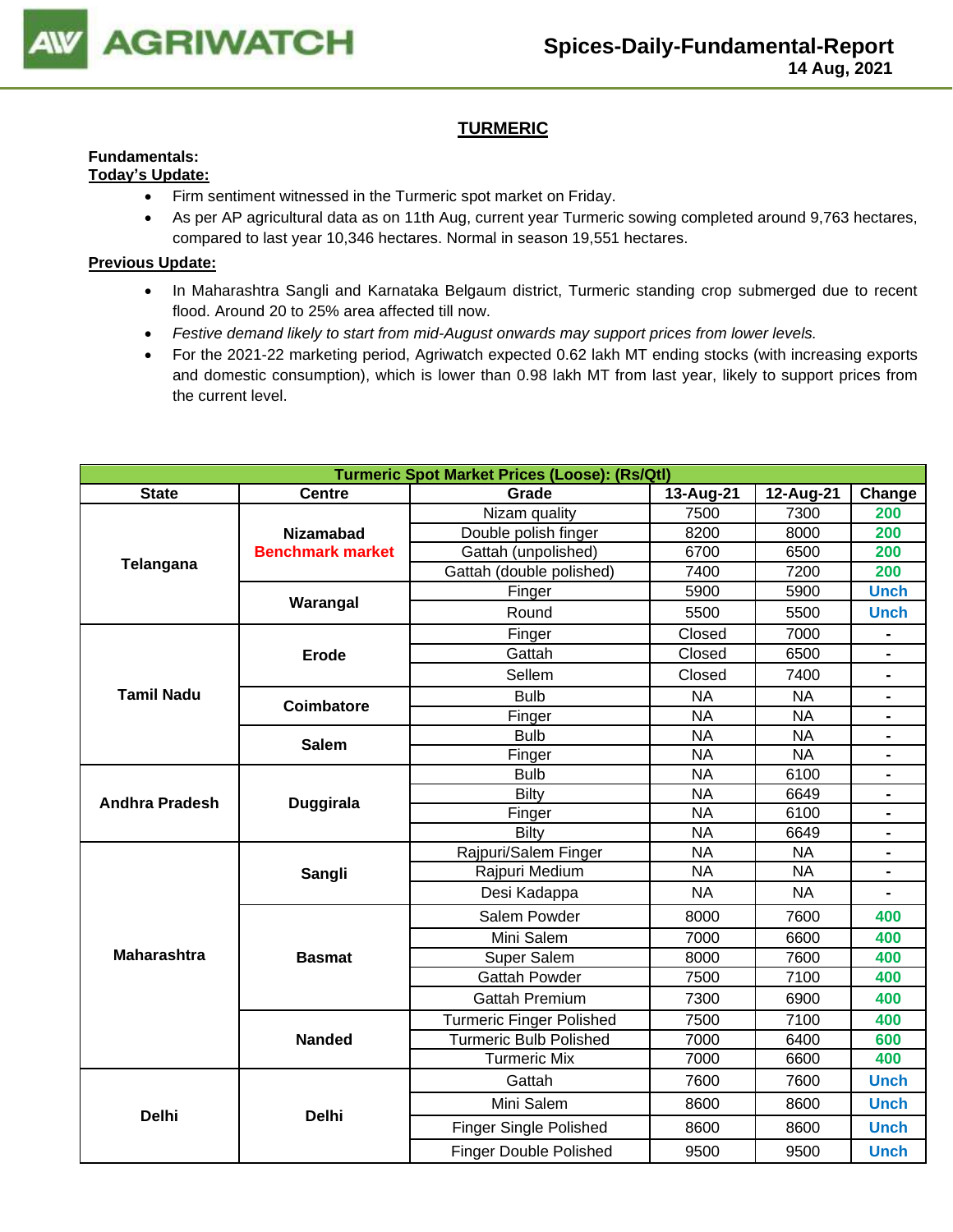

 **14 Aug, 2021**

| <b>State</b>          |                  | Arrival & Off-take in bags $*(1 \text{ bag} = 75 \text{ Kg}),\#(1 \text{ bag} = 60 \text{ Kg})$ |           |           |                                  |  |  |  |  |  |
|-----------------------|------------------|-------------------------------------------------------------------------------------------------|-----------|-----------|----------------------------------|--|--|--|--|--|
|                       | <b>Centre</b>    | <b>Parameter</b>                                                                                | 13-Aug-21 | 12-Aug-21 | Change                           |  |  |  |  |  |
|                       | <b>Nizamabad</b> | <b>Arrival</b>                                                                                  | 1500      | 1000      | 500                              |  |  |  |  |  |
| Telangana             |                  | Off-take                                                                                        | 1500      | 1000      | 500                              |  |  |  |  |  |
|                       | Warangal         | <b>Arrival</b>                                                                                  | 200       | 200       | <b>Unch</b>                      |  |  |  |  |  |
|                       | Erode            | <b>Arrival</b>                                                                                  | Closed    | 3000      |                                  |  |  |  |  |  |
| Tamil Nadu            |                  | Off-take                                                                                        | Closed    | 3000      | $\blacksquare$<br>$\blacksquare$ |  |  |  |  |  |
|                       | Coimbatore       | Arrival                                                                                         | <b>NA</b> | <b>NA</b> |                                  |  |  |  |  |  |
|                       | <b>Salem</b>     | Arrival*                                                                                        | <b>NA</b> | NA        |                                  |  |  |  |  |  |
| <b>Andhra Pradesh</b> | Duggirala        | Arrival*                                                                                        | <b>NA</b> | 200       |                                  |  |  |  |  |  |
|                       | Sangli           | Arrival#                                                                                        | <b>NA</b> | <b>NA</b> | -                                |  |  |  |  |  |
| <b>Maharashtra</b>    | <b>Basmat</b>    | Arrival*                                                                                        | 1000      | 2000      | $-1000$                          |  |  |  |  |  |
|                       | <b>Nanded</b>    | <b>Arrival</b>                                                                                  | 2000      | 2000      | <b>Unch</b>                      |  |  |  |  |  |
|                       |                  |                                                                                                 |           |           | <b>Arrival * Qtl</b>             |  |  |  |  |  |

#### **NCDEX-FUTURES MARKET**

| Turmeric <sup>1</sup> |               |       |       |       |              |               |             |       |               |
|-----------------------|---------------|-------|-------|-------|--------------|---------------|-------------|-------|---------------|
| <b>Contract</b>       | +/-\$         | Open  | High  | Low   | <b>Close</b> | <b>Volume</b> | Vol. Change | Ol    | OI Change     |
| Aug-21                | $\sim$ $\sim$ | $- -$ | $- -$ | $- -$ | $- -$        | $- -$         | $- -$       | $- -$ | $\sim$ $\sim$ |
| Sep-21                | $- -$         | $- -$ | $- -$ | $- -$ | $- -$        | $- -$         | $- -$       | $- -$ | $- -$         |
| <b>Oct-21</b>         | $\sim$ $\sim$ | $- -$ | $- -$ | $- -$ | $- -$        | $- -$         | $- -$       | $- -$ | $- -$         |

| <b>Spread</b> | <b>Aug-21</b> | Sep-21 | Oct-21                   |
|---------------|---------------|--------|--------------------------|
| <b>Basis</b>  | $- -$         | $- -$  | $\sim$ $\sim$            |
| Aug-21        | $\sim$ $\sim$ | $- -$  | $\overline{\phantom{a}}$ |
| Sep-21        | $- -$         | $- -$  | $\overline{\phantom{a}}$ |

NB: Spot prices used for spread calculation is the basis Nizamabad for Nizam grade. Basis = Spot prices– Near month futures.

#### **NCDEX- STOCK POSITION**

| <b>Stocks</b>    | <b>Demat</b>             | <b>In-Process</b>        |            |  |  |
|------------------|--------------------------|--------------------------|------------|--|--|
|                  | 12.08.2021               | 12.08.2021               | 12.08.2021 |  |  |
| Sangli           | 1619                     |                          | 1619       |  |  |
| <b>Erode</b>     | $\overline{\phantom{a}}$ | $\overline{\phantom{a}}$ | $- -$      |  |  |
| <b>Nizamabad</b> | 1373                     |                          | 1373       |  |  |
| Warangal         | $- -$                    | $- -$                    | $- -$      |  |  |
|                  |                          |                          |            |  |  |

(**Quantity in MT)**

#### **NCDEX Turmeric EED Wise Stock Position (Qty in MT) on 02nd Aug, 2021**

| <b>EED</b>   | Sangli (Desi<br>Cuddapah) | <b>Sangli</b><br>(Rajapore) | . .<br><b>Nizamabad</b> | <b>Nizamabad</b><br>(Farmer Polished) | <b>Basmat</b><br>(Salem) | <b>Total</b> |
|--------------|---------------------------|-----------------------------|-------------------------|---------------------------------------|--------------------------|--------------|
| 10-Aug-21    | $\sim$ $\sim$             | 340                         | 0                       | $\overline{\phantom{a}}$              | $\overline{\phantom{a}}$ | 340          |
| 10-Sep-21    | $- -$                     | 317                         | 120                     | $\sim$ $\sim$                         | $\overline{\phantom{a}}$ | 437          |
| 10-Oct-21    | $\sim$ $\sim$             | 238                         | 778                     | $\overline{\phantom{a}}$              | $\sim$ $\sim$            | 1016         |
| 10-Nov-21    | $-$                       | 896                         | 190                     | $- -$                                 | $\sim$ $\sim$            | 1086         |
| $10$ -Dec-21 | $- -$                     | 169                         | 166                     | $\sim$ $\sim$                         | $\sim$ $\sim$            | 335          |
| $10$ -Jan-22 | $- -$                     | $- -$                       | 90                      | $\sim$ $\sim$                         | $\sim$ $\sim$            | 90           |
| <b>Total</b> | $- -$                     | 1960                        | 1344                    | $\sim$                                | $\sim$                   | 3304         |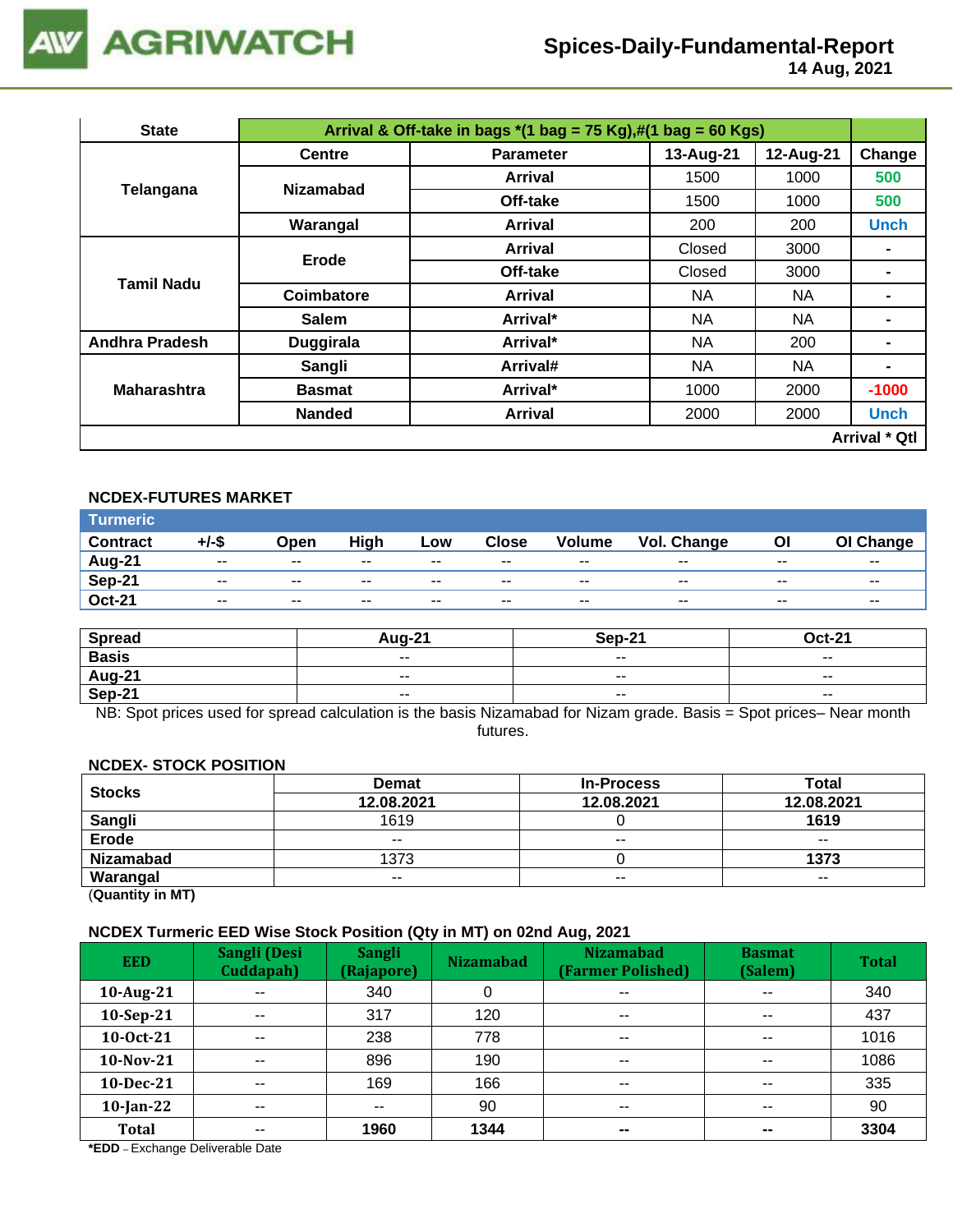

## **BLACK PEPPER**

## **Fundamentals:**

## **Today's Update:**

- Continued steady sentiment witnessed in the Black pepper market on Friday.
- As of 13th August, new pepper 500 G/L traded at Rs.38,300/-qtl, steady from the previous day.
- Continuous supply in the spot market pressurizes the prices at higher levels.
- Vietnam Pepper prices today (August 13) simultaneously down after several consecutive days of going up. In the literature, the purchasing price is currently ranging from 76,000 to 79,500 VND/kg. Currently, the highest price is 79,500 VND/kg available in Ba Ria - Vung Tau province. Followed by Binh Phuoc province with the price of 78,500 VND/kg. The two provinces of Dak Lak and Dak Nong also did not record any new changes compared to yesterday, trading at 78,000 VND/kg. Similarly, coffee in Dong Nai continues to be purchased at 76,000 VND/kg. Particularly in Gia Lai province, the purchase price has decreased slightly by 500 VND/kg today, adjusted to 76,000 VND/kg.

- In the first 7 months of 2021, Cambodia exported more than 22,580.68 tons of pepper, including Kampot branded geographical indication (GI) pepper and non-GI variety, an increase of 558.19% over the same period last year.
- World pepper market likely to be active in coming days due to an increase in demand after lockdown and reduced supplies from Brazil and Vietnam as a result of lower production.
- According to data from the International Trade Center (ITC), Brazil's pepper exports in the first five months of this year fell by 4.3% year-on-year to 41 thousand tons.
- In Brazil, the second pepper harvest is expected to begin in late August and early September with an output of about 25,000 tons. Although the delivery in this country is faster, the purchase price is higher than in Vietnam.
- With the current situation, the export volume of pepper from Indonesia and Brazil for the second half of 2021 is expected to reach a maximum of about 50,000 - 60,000 tons
- In the first 19 days of July 2021, the export prices of black pepper in India and Vietnam decreased compared to the end of June 2021. Meanwhile, export prices in Brazil were stable, export prices in Indonesia and Malaysia increased slightly. For white pepper products, export prices in Indonesia increased while prices in Vietnam and Malaysia decreased.
- India's pepper exports in the first quarter of 2021 reached 6,020 tons. In which, exports of crushed pepper accounts for 54% of India's total exports.
- World pepper market will be active in the third quarter of 2021 due to an increase in demand after the US and European countries relax social distancing measures. Pepper prices are expected to stay high due to reduced supplies from Brazil, Indonesia and Vietnam, as per VPA.
- *As per trade information, Sri Lankan pepper production will increase by 25% in 2021 to 25,000 tons. Meanwhile, Sri Lanka's domestic pepper consumption is reported at only 12,000 tons. Therefore, the possibility of a large amount of Sri Lankan pepper imported into India is very high and put cap on prices.*
- *As per trade information, the amount of Sri Lankan pepper entered the domestic market from January to April 2021 was 4,000 tons, the highest level recorded in the past three years.*
- According to VPA, Vietnam's pepper exports in June 2021 reached 34,000 tons, worth \$120 million, up 21.6% in volume and 25.2% in value compared to May 2021. compared to June 2020 increased by 68.5% in volume and 156.9 % in value.
- Generally in the first 6 months of 2021, Vietnam's pepper exports are estimated at 155,000 tons, worth 500 million USD, down 6.7% in volume, but up 40.6% in value over the same period in 2020.
- The decrease in supply in Vietnam is the main reason for pushing up world pepper prices in recent years and the price level is currently at the highest level since the end of 2017 until now.
- In Malaysia, pepper farmers are now almost unable to harvest and sell their products to the market, even though it is the main time, due to the complicated harvest developments of the pandemic. In Brazil, pepper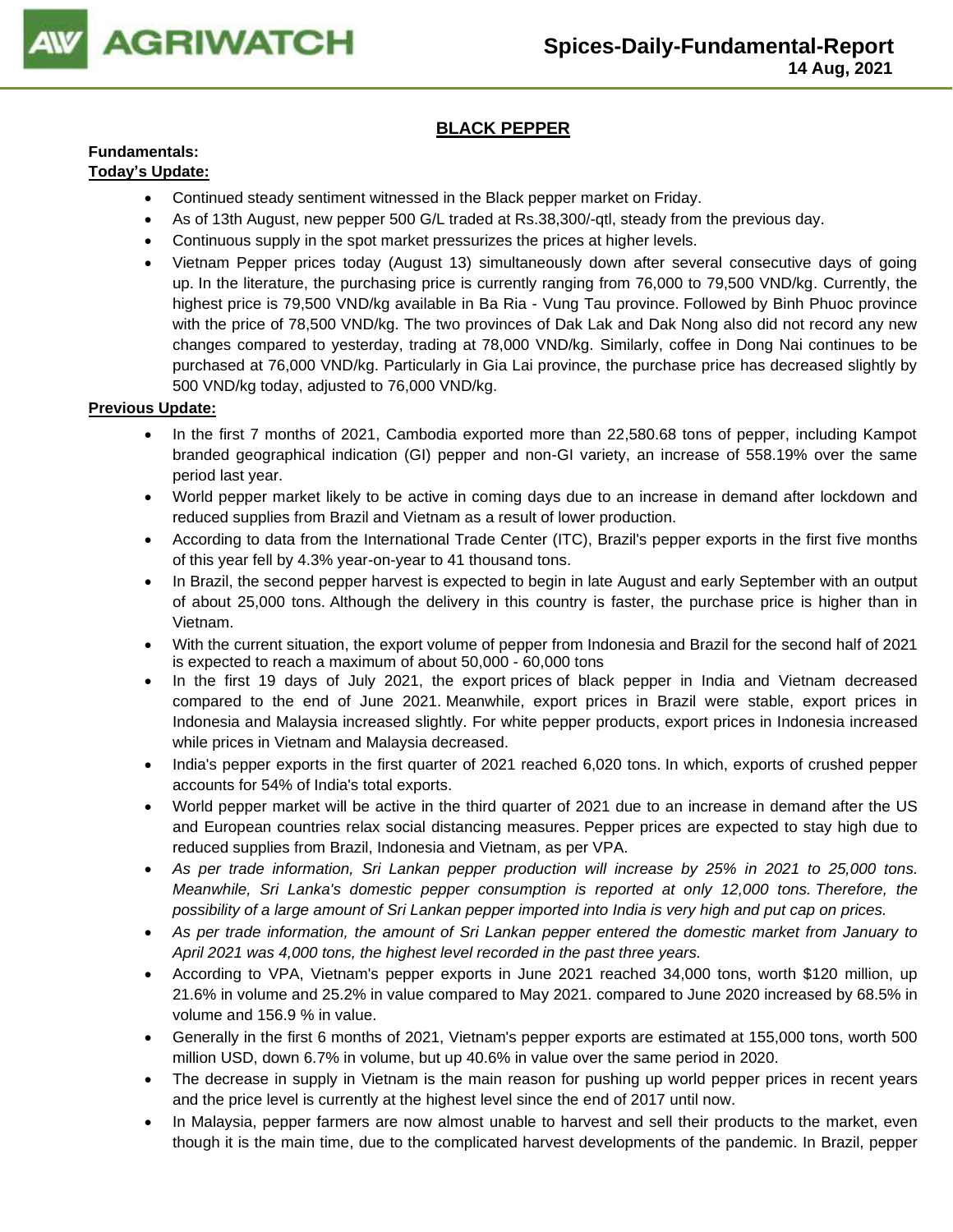production is forecast to decline sharply in 2021 as the country is likely to face a severe drought from June to September. This is forecast to be the worst drought in 91 years.

- According to the International Pepper Organization (IPC), Vietnam's 2021 pepper harvest will reach 180,000 MT, down 40,000 tons compared to the previous forecast, and 60,000 tons lower (down 25%) compared to with the 2020 harvest.
- According to International Pepper Organization (IPC), in 2021, global pepper production is expected to reach 555 thousand tons, down 21 thousand tons compared to 2020 (576 thousand tons).
- Global pepper exports in 2020 recorded a slight increase of 2% at 481 thousand tons. The top three exporters are Vietnam, Brazil and Indonesia with a total market share of 89%.

| <b>Black Pepper Spot Market Prices (Loose): (Rs/Qtl)</b> |                                        |                                           |           |           |             |  |  |  |  |
|----------------------------------------------------------|----------------------------------------|-------------------------------------------|-----------|-----------|-------------|--|--|--|--|
| <b>State</b>                                             | <b>Centre</b>                          | 12-Aug-21<br>13-Aug-21<br>Change<br>Grade |           |           |             |  |  |  |  |
| Kerala                                                   | Kochi                                  | Ungarbled                                 | 39300     | 39300     | <b>Unch</b> |  |  |  |  |
|                                                          | <b>Benchmark market</b>                | Garbled                                   | 41300     | 41300     | <b>Unch</b> |  |  |  |  |
| Karnataka                                                | Chikkamagaluru                         | Ungarbled                                 | 39000     | 39000     | <b>Unch</b> |  |  |  |  |
| <b>Delhi</b>                                             | <b>New Delhi</b>                       | Unpolished                                | 42500     | 42500     | <b>Unch</b> |  |  |  |  |
|                                                          |                                        | Number 11.5                               | 46000     | 46000     | <b>Unch</b> |  |  |  |  |
|                                                          | <b>Arrivals &amp; Off-take in Tons</b> |                                           |           |           |             |  |  |  |  |
| <b>State</b>                                             | <b>Centre</b>                          | <b>Parameter</b>                          | 13-Aug-21 | 12-Aug-21 | Change      |  |  |  |  |
|                                                          | Kochi                                  | Arrivals                                  | 14        | <b>NA</b> |             |  |  |  |  |
| Kerala                                                   |                                        | Off-take                                  | 14        | <b>NA</b> |             |  |  |  |  |

| <b>Black Pepper FOB Prices (USD/MT)</b> |                                  |                                                                       |      |                                            |                                        |                              |  |  |  |
|-----------------------------------------|----------------------------------|-----------------------------------------------------------------------|------|--------------------------------------------|----------------------------------------|------------------------------|--|--|--|
| <b>Date</b>                             | <b>Brazil</b><br><b>ASTA 570</b> | Lampung<br>ex Kochi<br>(Indonesia)<br>(India) ASTA<br><b>ASTA 570</b> |      | Kuching (Sarawak,<br><b>Malaysia) ASTA</b> | <b>Ho Chi Minh</b><br>(Vietnam) 500g/l | Ho Chi<br><b>Minh 550g/l</b> |  |  |  |
| 04/08/21                                | 3950                             | 5569                                                                  | 3870 | 5688                                       | 3850                                   | 3950                         |  |  |  |
| 05/08/21                                | 3950                             | 5573                                                                  | 3866 | 5688                                       | 3850                                   | 4050                         |  |  |  |
| 06/08/21                                | 3950                             | 5565                                                                  | 3858 | 5688                                       | 4050                                   | 4150                         |  |  |  |
| 09/08/21                                | 3950                             | 5553                                                                  | 3856 | 5688                                       | 4050                                   | 4150                         |  |  |  |
| 10/08/21                                | 3950                             | 5544                                                                  | 3851 | 5688                                       | 4050                                   | 4150                         |  |  |  |
| 11/08/21                                | 3950                             | 5561                                                                  | 3851 | 5688                                       | 4050                                   | 4150                         |  |  |  |
| 12/08/21                                | 3950                             | 5560                                                                  | 3853 | 5830                                       | 4050                                   | 4150                         |  |  |  |
| 13/08/21                                | 3950                             | ۰                                                                     | 3853 | 5830                                       | 4050                                   | 4150                         |  |  |  |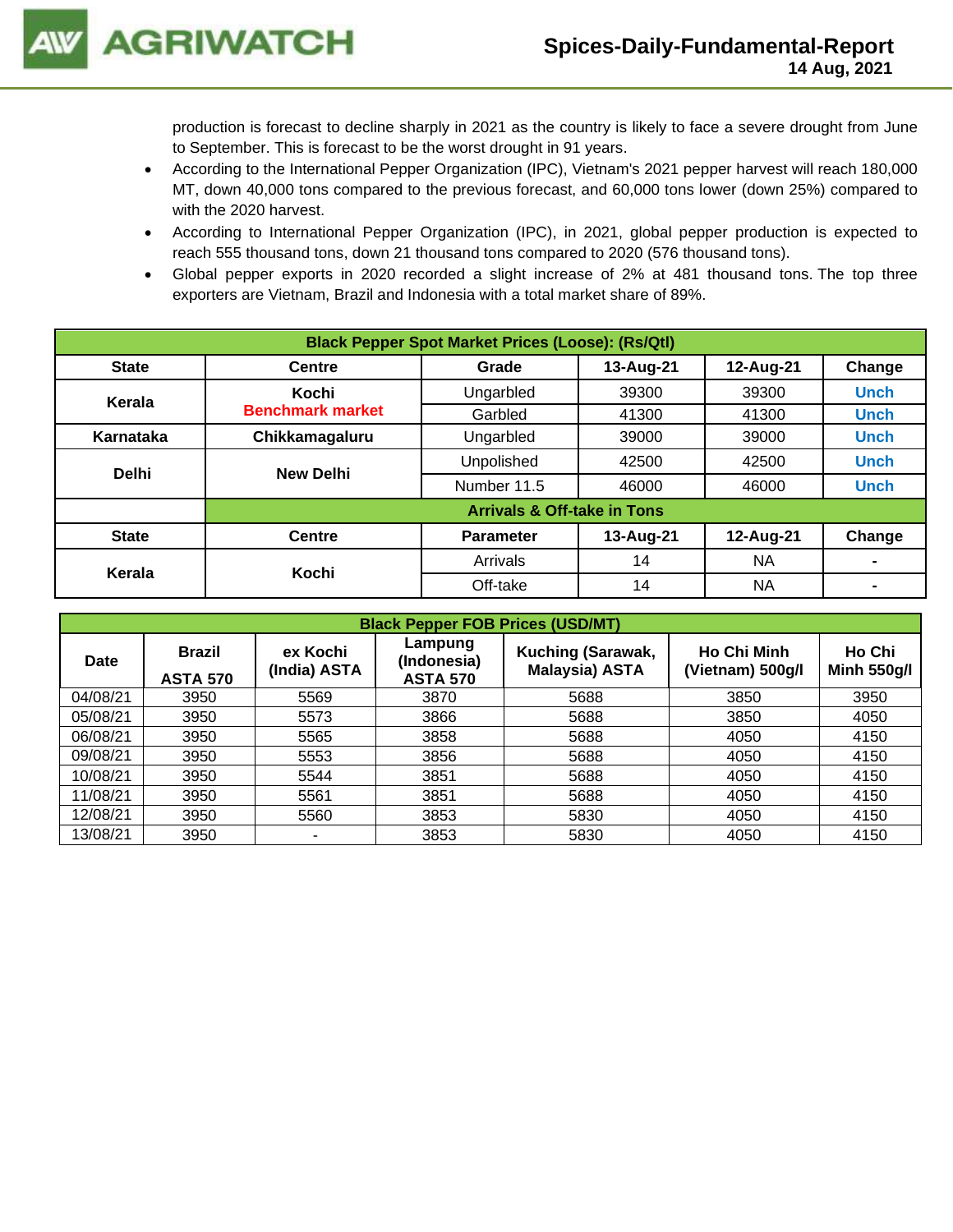

## **JEERA (CUMIN SEED)**

## **Fundamentals: Today's Update:**

• By band large steady sentiment witnessed in Jeera Unjha spot market on Friday.

- As we expected, buyers are active in the spot market from lower prices level. Festive demand likely to start from September. Farmers are only interested to releasing their produce at higher prices level. Last week arrivals down by 25.22% compared to previous week.
- *As we expected earlier, domestic buyers and exporters reported active in the spot market from lower prices level.*
- Lower supply reported as farmers are only interested to releasing their stocks at higher prices level.
- Export demand continuing at the Unjha spot market.
- *As per the Agriwatch production estimate, Jeera production for 2021-22 (marketing period) is estimated at 391,801 MT (around 71 lakh bags each of 55 kg) compared to last year's 451,451 MT (82 lakh bags).*

|              | Jeera (Cumin Seed) Spot Market Prices (Loose): (Rs/Qtl) |                                            |                        |           |                                                      |  |  |  |  |
|--------------|---------------------------------------------------------|--------------------------------------------|------------------------|-----------|------------------------------------------------------|--|--|--|--|
| <b>State</b> | <b>Centre</b>                                           | Grade                                      | 13-Aug-21              | 12-Aug-21 | Change                                               |  |  |  |  |
|              | Unjha                                                   | Local                                      | 12700                  | 12700     | <b>Unch</b>                                          |  |  |  |  |
|              | <b>Benchmark</b>                                        | <b>NCDEX</b> Quality                       | 13600                  | 13600     | <b>Unch</b>                                          |  |  |  |  |
| Gujarat      | market                                                  | Poojari type /Machine Cut                  | 14500                  | 14500     | <b>Unch</b>                                          |  |  |  |  |
|              |                                                         | 1% Singapore                               | 13400                  | 13400     | <b>Unch</b>                                          |  |  |  |  |
|              | <b>Mundra Port (FoR)</b>                                | 2% Singapore                               | 13150                  | 13150     | <b>Unch</b>                                          |  |  |  |  |
|              |                                                         | 1 % European                               | 13900                  | 13900     | <b>Unch</b>                                          |  |  |  |  |
|              |                                                         | 2% European                                | 13650                  | 13650     | <b>Unch</b>                                          |  |  |  |  |
|              | Rajkot                                                  | Local                                      | <b>NA</b>              | <b>NA</b> |                                                      |  |  |  |  |
|              | Patan                                                   | Local                                      | 12080                  | 11805     | 275                                                  |  |  |  |  |
|              | <b>Dhrol</b>                                            | Local                                      | <b>NA</b>              | 11850     | $\blacksquare$                                       |  |  |  |  |
|              | Gondal                                                  | Local                                      | 13205                  | 13005     | 200                                                  |  |  |  |  |
|              | Jodhpur                                                 | Local                                      | 13000                  | 13300     | $-300$                                               |  |  |  |  |
| Rajasthan    | <b>Merta City</b>                                       | Local                                      | 14000                  | 14000     | <b>Unch</b>                                          |  |  |  |  |
|              | <b>Nagaur</b>                                           | Local                                      | $\overline{\text{NR}}$ | 13500     |                                                      |  |  |  |  |
|              | <b>Anandpur Kalu</b>                                    | Local                                      | 13000                  | 13000     |                                                      |  |  |  |  |
| <b>Delhi</b> | <b>New Delhi</b>                                        | Ganesh                                     | 14500                  | 14500     |                                                      |  |  |  |  |
|              |                                                         | Poojari type / Machine Cut                 | 15500                  | 15500     | <b>Unch</b>                                          |  |  |  |  |
|              |                                                         | Arrival & Off-take in bags (1 bag = 55 kg) |                        |           |                                                      |  |  |  |  |
| <b>State</b> | <b>Centre</b>                                           | <b>Parameter</b>                           | 13-Aug-21              | 12-Aug-21 | Change                                               |  |  |  |  |
|              | Unjha                                                   | Arrival                                    | 3000                   | 4000      | $-1000$                                              |  |  |  |  |
|              |                                                         | Off-take                                   | 3000                   | 4000      | <b>Unch</b><br><b>Unch</b><br>$-1000$<br>$-7$<br>276 |  |  |  |  |
|              | Rajkot                                                  | Arrival*                                   | <b>NA</b>              | <b>NA</b> |                                                      |  |  |  |  |
| Gujarat      | Patan                                                   | Arrival*                                   | $\overline{4}$         | 11        |                                                      |  |  |  |  |
|              | <b>Dhrol</b>                                            | Arrival*                                   | <b>NA</b>              | 9         |                                                      |  |  |  |  |
|              | Gondal                                                  | Arrival                                    | 1236                   | 960       |                                                      |  |  |  |  |
|              | Jodhpur                                                 | Arrival                                    | 1500                   | 1000      | 500                                                  |  |  |  |  |
|              | <b>Merta City</b>                                       | Arrival                                    | 1200                   | 2500      | $-1300$                                              |  |  |  |  |
| Rajasthan    | <b>Nagaur</b>                                           | Arrival                                    | NR.                    | 1000      | $\blacksquare$                                       |  |  |  |  |
|              | <b>Anandpur Kalu</b>                                    | Arrival                                    | <b>NA</b>              | <b>NA</b> |                                                      |  |  |  |  |
|              |                                                         |                                            |                        |           | <b>Arrival * Qtl</b>                                 |  |  |  |  |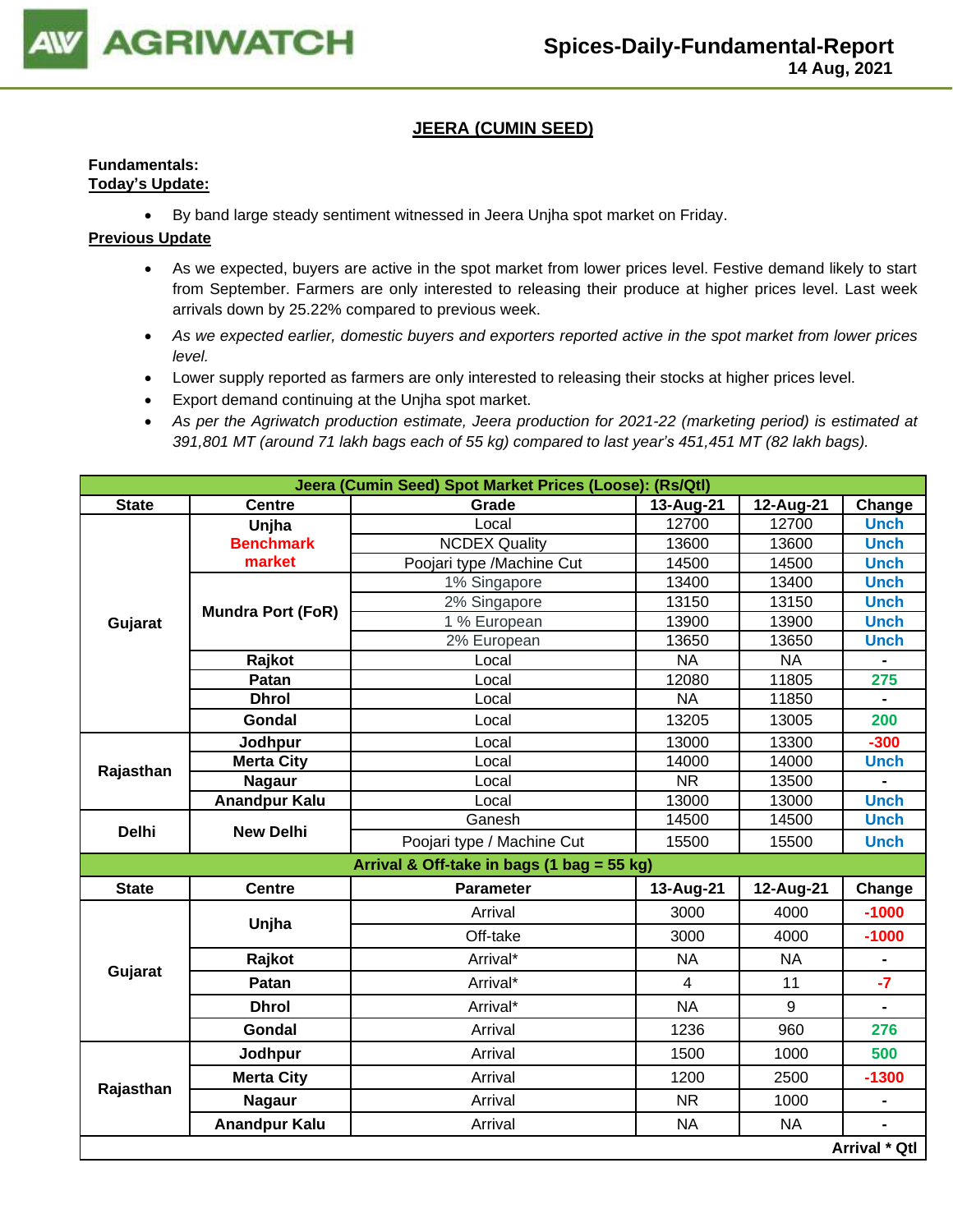

#### **NCDEX-FUTURES MARKET**

| <b>Jeera (Cumin Seed)</b> |          |       |       |       |              |               |                    |       |           |
|---------------------------|----------|-------|-------|-------|--------------|---------------|--------------------|-------|-----------|
| <b>Contract</b>           | $+/-$ \$ | Open  | High  | Low   | <b>Close</b> | <b>Volume</b> | <b>Vol. Change</b> | ΟI    | OI Change |
| Aug-21                    | $- -$    | $- -$ | $- -$ | $- -$ | $- -$        | $- -$         | $- -$              | $- -$ | $- -$     |
| Sep-21                    | $- -$    | $- -$ | $- -$ | $-$   | $- -$        | $- -$         | $- -$              | $- -$ | $- -$     |
| <b>Oct-21</b>             | $- -$    | $- -$ | --    | $- -$ | $- -$        | $- -$         | $\sim$             | $- -$ | $- -$     |

| <b>Spread</b> | <b>Aug-21</b>            | Sep-21                   | <b>Oct-21</b>            |
|---------------|--------------------------|--------------------------|--------------------------|
| <b>Basis</b>  | $- -$                    | $\sim$ $\sim$            | $\overline{\phantom{a}}$ |
| Aug-21        | $\overline{\phantom{a}}$ | $\overline{\phantom{a}}$ | $- -$                    |
| <b>Sep-21</b> | $\overline{\phantom{a}}$ | $\sim$ $\sim$            | $\overline{\phantom{a}}$ |

NB: Spread was done by taking Spot prices at Unjha or NCDEX Quality. Basis = Spot prices– Near month futures.

#### **NCDEX- STOCK POSITION**

| <b>Stocks</b>                         | <b>Demat</b> | <b>In-Process</b> | Total          |  |
|---------------------------------------|--------------|-------------------|----------------|--|
|                                       | 12.08.2021   | 12.08.2021        | 12.08.2021     |  |
| Jodhpur                               | $- -$        | $- -$             | $\blacksquare$ |  |
| Uniha                                 | 4219         |                   | 4219           |  |
| $\overline{\phantom{0}}$<br>$- - - -$ |              |                   |                |  |

(**Quantity in MT)**

#### **NCDEX Jeera (Cumin Seed) EED Wise Stock Position Qty in MT on 02nd Aug, 2021**

| <b>EED</b>   | <b>Jodhpur</b> | Unjha | <b>Total</b> |
|--------------|----------------|-------|--------------|
| 10-Sep-21    | $\sim$ $\sim$  | 1236  | 1236         |
| 10-Oct-21    | $- -$          | 2433  | 2433         |
| 10-Nov-21    | $- -$          | 329   | 329          |
| 10-Dec-21    | $- -$          | 198   | 198          |
| 10-Jan-22    | $\sim$ $\sim$  | 48    | 48           |
| <b>Total</b> | $- -$          | 4244  | 4244         |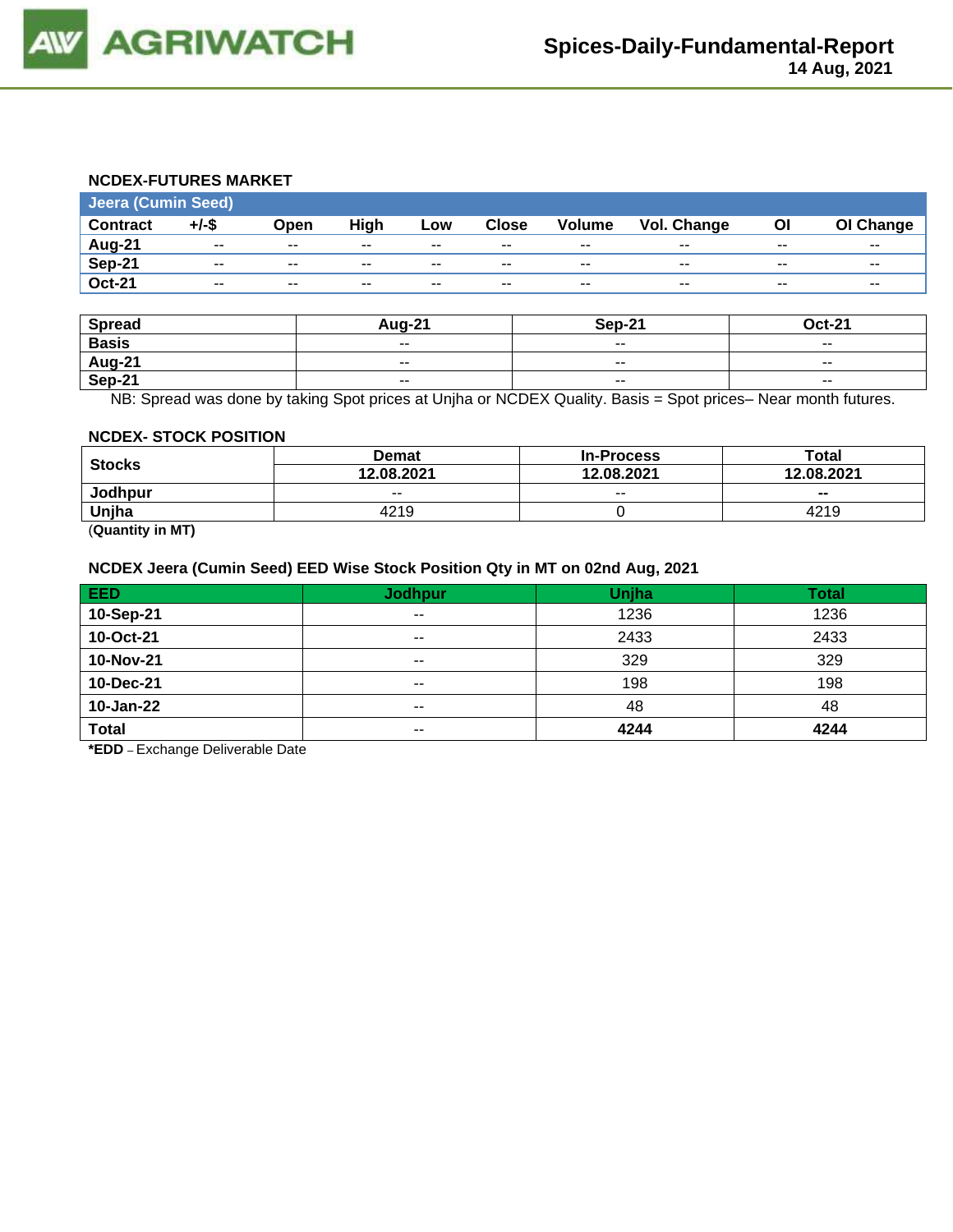

## **CARDAMOM**

#### **Fundamentals**

#### **Today's Update:**

• Steady to weak sentiment witnessed in Cardamom spot market on Friday.

- Lower supply reported as Cardamom planters are not interested to releasing their produce at lower level.
- India's production for the coming marketing year 2021-22 (which will start from August officially) expected better around 30,000 MT also put the cap on prices.
- Cardamom planters were received higher prices last two years, therefore, they are taking care of their plants and favourable weather condition, is the main reason for expecting good crop in the coming year.
- As we expected earlier, the new Cardamom supply pressurizes the prices from higher levels due to increased production.
- Agriwatch estimates for 2020-21, India's Cardamom production would be around 22,000 23,000 MT, due to favourable weather conditions. Last year it was 19,000 – 20,000 MT.

| <b>Small Cardamom Spot Market Prices (Loose): (Rs/Kg)</b> |                                            |                  |           |           |                |  |  |  |
|-----------------------------------------------------------|--------------------------------------------|------------------|-----------|-----------|----------------|--|--|--|
| <b>State</b>                                              | <b>Auction Price</b>                       |                  | 13-Aug-21 | 12-Aug-21 | Change         |  |  |  |
| <b>Kerala</b>                                             | <b>Nedumkandam</b>                         | <b>Max price</b> | 1510      | 1555      | $-45$          |  |  |  |
|                                                           | <b>Benchmark market</b>                    | Avg. Price       | 987       | 1011      | $-24$          |  |  |  |
|                                                           |                                            | <b>Medium</b>    | 1050      | 1050      | <b>Unch</b>    |  |  |  |
|                                                           |                                            | 6.5 (Bold)       | 1150      | 1150      | <b>Unch</b>    |  |  |  |
| <b>Delhi</b>                                              | <b>New Delhi</b>                           | 7 (Bold)         | 1400      | 1400      | <b>Unch</b>    |  |  |  |
|                                                           |                                            | 7.5 (Bold)       | 1650      | 1650      | <b>Unch</b>    |  |  |  |
|                                                           |                                            | 8 (Bold)         | 2000      | 2000      | <b>Unch</b>    |  |  |  |
|                                                           | Large Cardamom Spot Market Prices: (Rs/Kg) |                  |           |           |                |  |  |  |
|                                                           | Singtam                                    | <b>Badadana</b>  | <b>NA</b> | 495       | $\blacksquare$ |  |  |  |
| <b>Sikkim</b>                                             | Singtam                                    | Chotadana        | <b>NA</b> | 450       | $\blacksquare$ |  |  |  |
|                                                           | Gangtok                                    | <b>Badadana</b>  | <b>NA</b> | 475       | $\blacksquare$ |  |  |  |
|                                                           | Gangtok                                    | Chotadana        | NA        | 425       | $\blacksquare$ |  |  |  |
|                                                           | <b>Siliguri</b>                            | <b>Badadana</b>  | NA        | 606       | $\blacksquare$ |  |  |  |
| <b>West Bengal</b>                                        | <b>Siliguri</b>                            | Chotadana        | NA.       | 525       | $\blacksquare$ |  |  |  |
| Arrival & Off-take in Kg                                  |                                            |                  |           |           |                |  |  |  |
| <b>State</b>                                              | <b>Parameter</b>                           | <b>Centre</b>    | 13-Aug-21 | 12-Aug-21 | Change         |  |  |  |
| Kerala                                                    | Nedumkandam                                | <b>Arrivals</b>  | 52104     | 65609     | $-13504$       |  |  |  |
|                                                           |                                            | Off-take         | 50938     | 64813     | $-13875$       |  |  |  |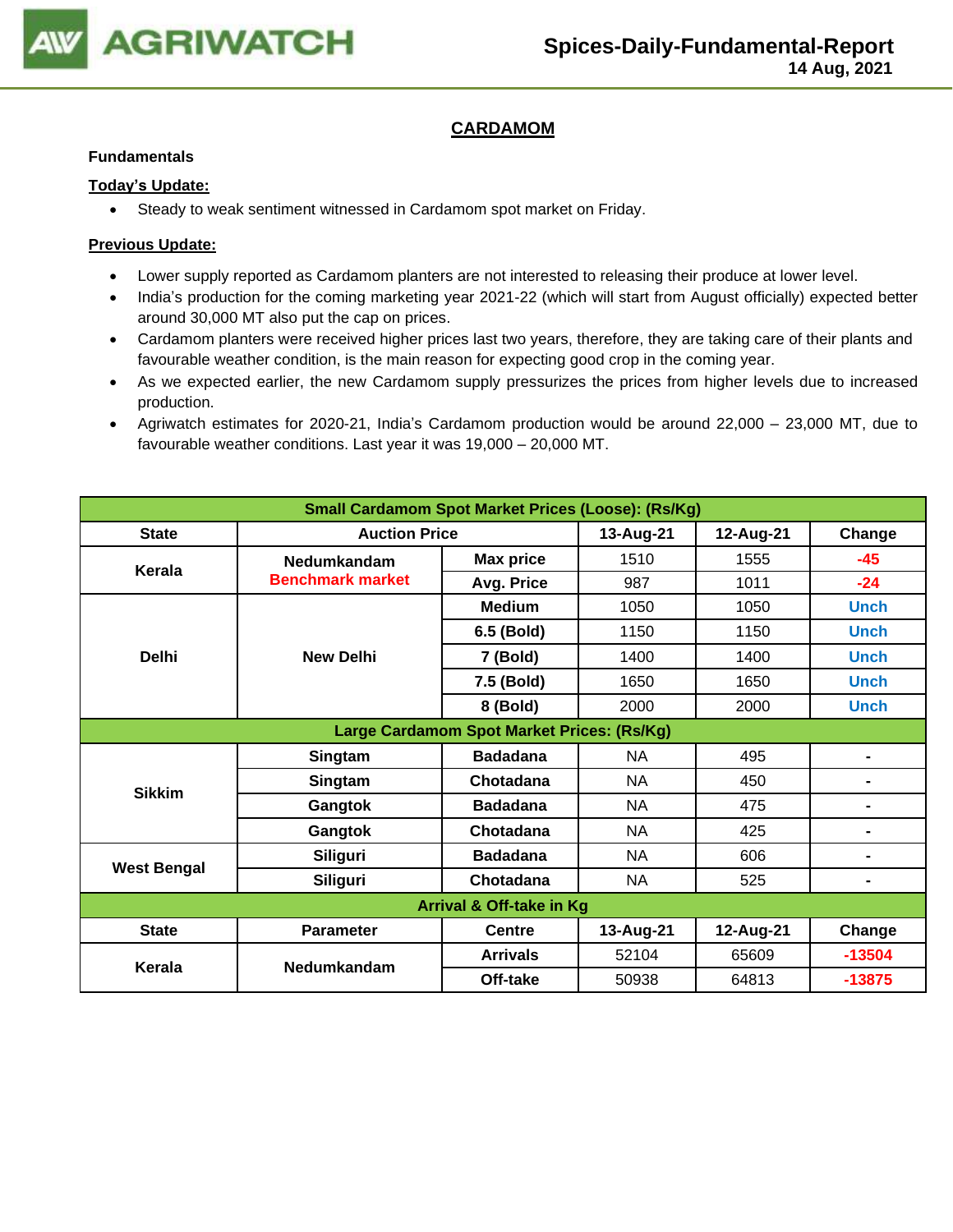

## **MCX-FUTURES MARKET**

| <b>Cardamom</b> |          |       |       |       |              |                          |             |           |               |
|-----------------|----------|-------|-------|-------|--------------|--------------------------|-------------|-----------|---------------|
| <b>Contract</b> | $+/-$ \$ | Open  | High  | Low   | <b>Close</b> | <b>Volume</b>            | Vol. Change | <b>OI</b> | OI Change     |
| <b>Aug-21</b>   | $-$      | $-$   | $- -$ | $- -$ | $- -$        | $- -$                    | $- -$       | $- -$     | $- -$         |
| <b>Sep-21</b>   | $-$      | $-$   | $- -$ | $-$   | $-$          | $\overline{\phantom{m}}$ | $- -$       | $- -$     | $\sim$ $\sim$ |
| <b>Oct-21</b>   | $-$      | $- -$ | $-$   | $-$   | $-$          | $\overline{\phantom{m}}$ | $- -$       | $- -$     | $\sim$ $\sim$ |

| <b>Spread</b>                             | <b>Aug-21</b>                                  | Sep-21                   | <b>Oct-21</b>            |
|-------------------------------------------|------------------------------------------------|--------------------------|--------------------------|
| <b>Basis</b>                              | $\overline{\phantom{a}}$                       | $\overline{\phantom{a}}$ | $\overline{\phantom{a}}$ |
| $\frac{\overline{Aug-21}}{\text{Sep-21}}$ | $\overline{\phantom{a}}$                       | $-$                      | $\overline{\phantom{a}}$ |
|                                           | $\hspace{0.1mm}-\hspace{0.1mm}-\hspace{0.1mm}$ | $\overline{\phantom{a}}$ | $\overline{\phantom{a}}$ |

NB: Spread was done by taking Spot prices of Average quality prices. Basis = Spot prices– Near month futures.

#### **MCX- STOCK POSITION**

| <b>Stocks</b> | <b>Demat</b> | <b>In-Process</b>        | Total                    |  |
|---------------|--------------|--------------------------|--------------------------|--|
|               | 12.08.2021   | 12.08.2021               | 12.08.2021               |  |
| Vandanmedu    |              | $\overline{\phantom{0}}$ | $\overline{\phantom{0}}$ |  |
| T.N.(Bodi)    | $- -$        | $- -$                    | $- -$                    |  |
|               |              |                          |                          |  |

(**Quantity in MT)**

## **MCX Cardamom EED Wise Stock Position Qty in MT on 02nd Aug, 2021**

| EED   | Vandanmedu | $\overline{ }$<br>- 40<br>воон | . .<br>Гоtal |
|-------|------------|--------------------------------|--------------|
| $- -$ | $- -$      | $- -$                          | $- -$        |
| $- -$ | $- -$      | --                             | $- -$        |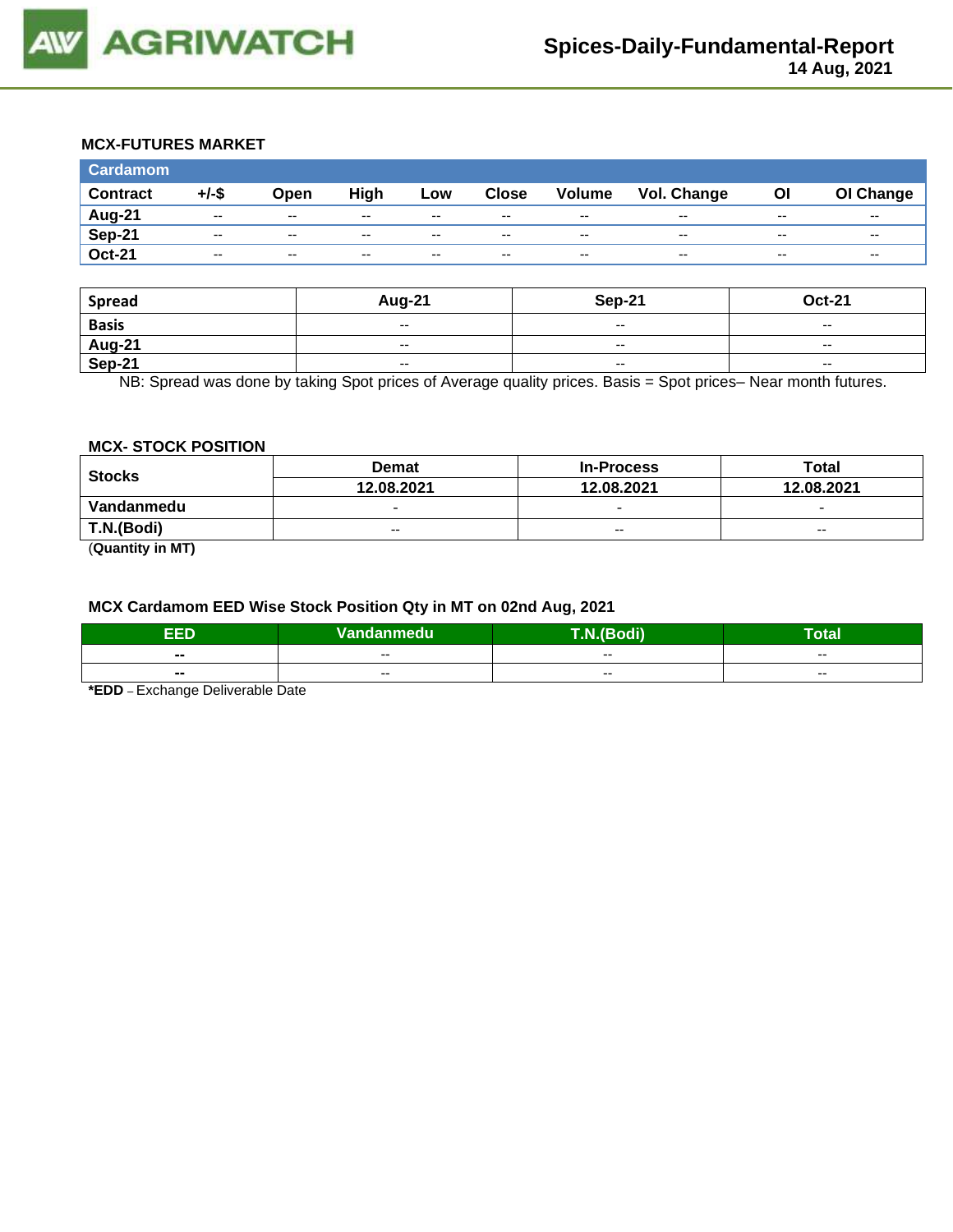

## **CORIANDER SEED**

## **Fundamentals:**

## **Today's Update:**

• By and large steady sentiment witnessed in Coriander spot market on Friday.

- Buyers from consumer center like Bihar, UP are active in the spot market mainly in Gondal mandi due to good quality.
- Increasing arrivals reported in the spot market. Farmers are releasing their produce as coriander prices are higher compared to last year.
- Currently buyers reported inactive at the spot market. However, they may active in coming days as ending stocks slowly come down.
- *Agriwatch estimates lower ending stocks for 2021-22 (marketing year) likely to support Coriander prices in the coming days.*
- *As per Agriwatch production estimate, Coriander production for 2021-22 (marketing year) is estimated at 342,435 MT (85 lakh bags) compared to last year's 352,316 MT (88 lakh bags, 1 bag = 40 kg).*
- We expect the 2021-22 marketing year likely to be good for Coriander.

| <b>Coriander Spot Market Prices (Loose): (Rs/Qtl)</b> |                               |               |           |           |                |  |  |
|-------------------------------------------------------|-------------------------------|---------------|-----------|-----------|----------------|--|--|
| <b>State</b>                                          | <b>Centre</b>                 | Grade (New)   | Change    |           |                |  |  |
|                                                       |                               | Eagle         | 6800      | 6800      | <b>Unch</b>    |  |  |
|                                                       | Kota<br><b>Benchmark</b>      | Eagle(Split)  | 7100      | 7100      | <b>Unch</b>    |  |  |
|                                                       | market                        | Badami        | 6500      | 6500      | <b>Unch</b>    |  |  |
|                                                       |                               | Badami(Split) | 6800      | 6800      | <b>Unch</b>    |  |  |
|                                                       |                               | Eagle         | 6700      | 6700      | <b>Unch</b>    |  |  |
|                                                       |                               | Eagle(Split)  | 6700      | 6700      | <b>Unch</b>    |  |  |
|                                                       | Ramganj                       | Badami        | 6500      | 6500      | <b>Unch</b>    |  |  |
| Rajasthan                                             |                               | Badami(Split) | 6500      | 6500      | <b>Unch</b>    |  |  |
|                                                       |                               | Scooter       | 7800      | 7800      | <b>Unch</b>    |  |  |
|                                                       |                               | Eagle         | 6500      | 6500      | <b>Unch</b>    |  |  |
|                                                       | <b>Baran</b>                  | Badami        | 6300      | 6300      | <b>Unch</b>    |  |  |
|                                                       |                               | Eagle         | 6900      | 6900      | <b>Unch</b>    |  |  |
|                                                       |                               | Badami        | 6400      | 6400      | <b>Unch</b>    |  |  |
|                                                       | <b>Bhawani</b>                | Scooter       | 7100      | 7100      | <b>Unch</b>    |  |  |
|                                                       |                               | Double Paroot | <b>NA</b> | <b>NA</b> | $\blacksquare$ |  |  |
|                                                       |                               | Badami        | 6200      | 6200      | <b>Unch</b>    |  |  |
|                                                       | Guna                          | Eagle         | 6600      | 6600      | <b>Unch</b>    |  |  |
|                                                       |                               | Scooter       | 7300      | 7300      | <b>Unch</b>    |  |  |
| <b>Madhya Pradesh</b>                                 |                               | Badami        | 6300      | 6400      | $-100$         |  |  |
|                                                       | <b>Neemuch</b>                | Eagle         | 6700      | 6600      | 100            |  |  |
|                                                       |                               | Scooter       | <b>NA</b> | <b>NA</b> | $\blacksquare$ |  |  |
|                                                       |                               | Badami        | 7055      | 7205      | $-150$         |  |  |
| Gujarat                                               | <b>Gondal</b>                 | Eagle         | 8505      | 8705      | $-200$         |  |  |
|                                                       |                               | Eagle (Dal)   | 8000      | 8000      | <b>Unch</b>    |  |  |
| <b>Delhi</b>                                          | <b>Khari Baoli</b><br>(Delhi) | Eagle         | 9000      | 9000      | <b>Unch</b>    |  |  |
|                                                       |                               | Scooter       | 12500     | 12500     | <b>Unch</b>    |  |  |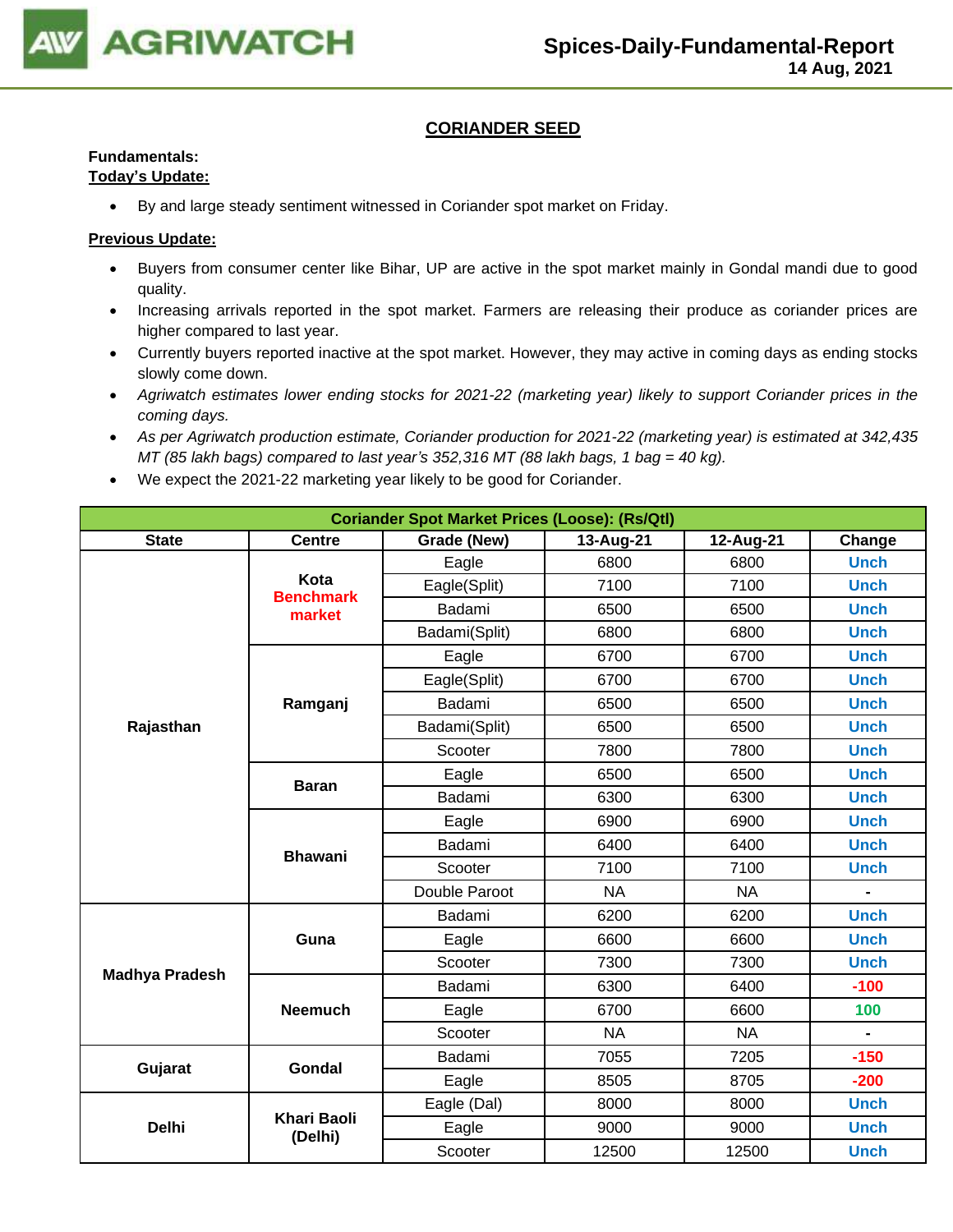

 **14 Aug, 2021**

| Arrival & Off-take in bags (1 bag = 40 kg) |                |               |           |           |             |  |  |
|--------------------------------------------|----------------|---------------|-----------|-----------|-------------|--|--|
| <b>State</b>                               |                | <b>Centre</b> | 13-Aug-21 | 12-Aug-21 | Change      |  |  |
|                                            | Kota           | Arrival       | 700       | 800       | $-100$      |  |  |
|                                            |                | Offtake       | 700       | 800       | $-100$      |  |  |
|                                            |                | Arrival       | 5000      | 5000      | <b>Unch</b> |  |  |
|                                            | Ramganj        | Offtake       | 5000      | 5000      | <b>Unch</b> |  |  |
| Rajasthan                                  |                | Arrival       | 1500      | 1000      | 500         |  |  |
|                                            | <b>Baran</b>   | Offtake       | 1500      | 1000      | 500         |  |  |
|                                            | <b>Bhawani</b> | Arrival       | 100       | 150       | $-50$       |  |  |
|                                            |                | Offtake       | 100       | 150       | $-50$       |  |  |
| <b>Madhya Pradesh</b>                      | Guna           | Arrival       | 4000      | 4000      | <b>Unch</b> |  |  |
|                                            |                | Offtake       | 4000      | 4000      | <b>Unch</b> |  |  |
|                                            | <b>Neemuch</b> | Arrival       | 1500      | 900       | 600         |  |  |
|                                            |                | Offtake       | 1500      | 900       | 600         |  |  |

## **NCDEX-FUTURES MARKET**

| <b>Coriander</b> |       |       |       |       |              |               |             |       |           |
|------------------|-------|-------|-------|-------|--------------|---------------|-------------|-------|-----------|
| <b>Contract</b>  | +/-\$ | Open  | High  | Low   | <b>Close</b> | <b>Volume</b> | Vol. Change | ΟI    | OI Change |
| Aug-21           | $- -$ | $- -$ | $- -$ | $- -$ | $- -$        | $- -$         | $- -$       | $- -$ | $- -$     |
| <b>Sep-21</b>    | $- -$ | $- -$ | $- -$ | $- -$ | $- -$        | $- -$         | $- -$       | $- -$ | $- -$     |
| <b>Oct-21</b>    | $- -$ | $- -$ | $- -$ | $- -$ | $- -$        | $- -$         | $- -$       | $- -$ | $- -$     |

| <b>Spread</b>    | $\Delta$ <sub>110-2</sub> <sup>4</sup> | <b>Sep-21</b>            | $Oct-21$                 |
|------------------|----------------------------------------|--------------------------|--------------------------|
| <b>Basis</b>     | $ -$                                   | $\overline{\phantom{a}}$ | $\overline{\phantom{a}}$ |
| Aug-21<br>Sep-21 | $- -$                                  | $\overline{\phantom{a}}$ | $- -$                    |
|                  | $ -$                                   | $\overline{\phantom{a}}$ | $\sim$ $\sim$            |

NB: Spread was done by taking Spot prices of Average quality prices at Kota. Basis = Spot prices– Near month futures

#### **NCDEX- STOCK POSITION**

| <b>Stocks</b>           | <b>Demat</b> | <b>In-Process</b> | Total      |
|-------------------------|--------------|-------------------|------------|
|                         | 12.08.2021   | 12.08.2021        | 12.08.2021 |
| <b>Baran</b>            |              | -                 |            |
| Gondal                  | 4184         |                   | 4184       |
| Kota                    | 415          |                   | 415        |
| Ramganj                 |              |                   |            |
| (0.1222, 0.0122, 0.000) |              |                   |            |

(**Quantity in MT)**

#### **NCDEX Coriander EED Wise Stock Position Qty in MT on 02nd Aug, 2021**

| <b>EED</b>   | Gondal | <b>Kota</b> | Ramganj Mandi            | <b>Total</b> |
|--------------|--------|-------------|--------------------------|--------------|
| $10-Sep-21$  | 378    | 395         | $- -$                    | 773          |
| 10-0ct-21    | 2615   | 10          | $\sim$                   | 2625         |
| $10-Nov-21$  | 467    | $- -$       | $\sim$                   | 467          |
| 10-Dec-21    | 699    | 10          | $- -$                    | 709          |
| $10$ -Jan-22 | 170    |             | $\overline{\phantom{a}}$ | 170          |
| <b>Total</b> | 4329   | 415         | $\sim$                   | 4744         |